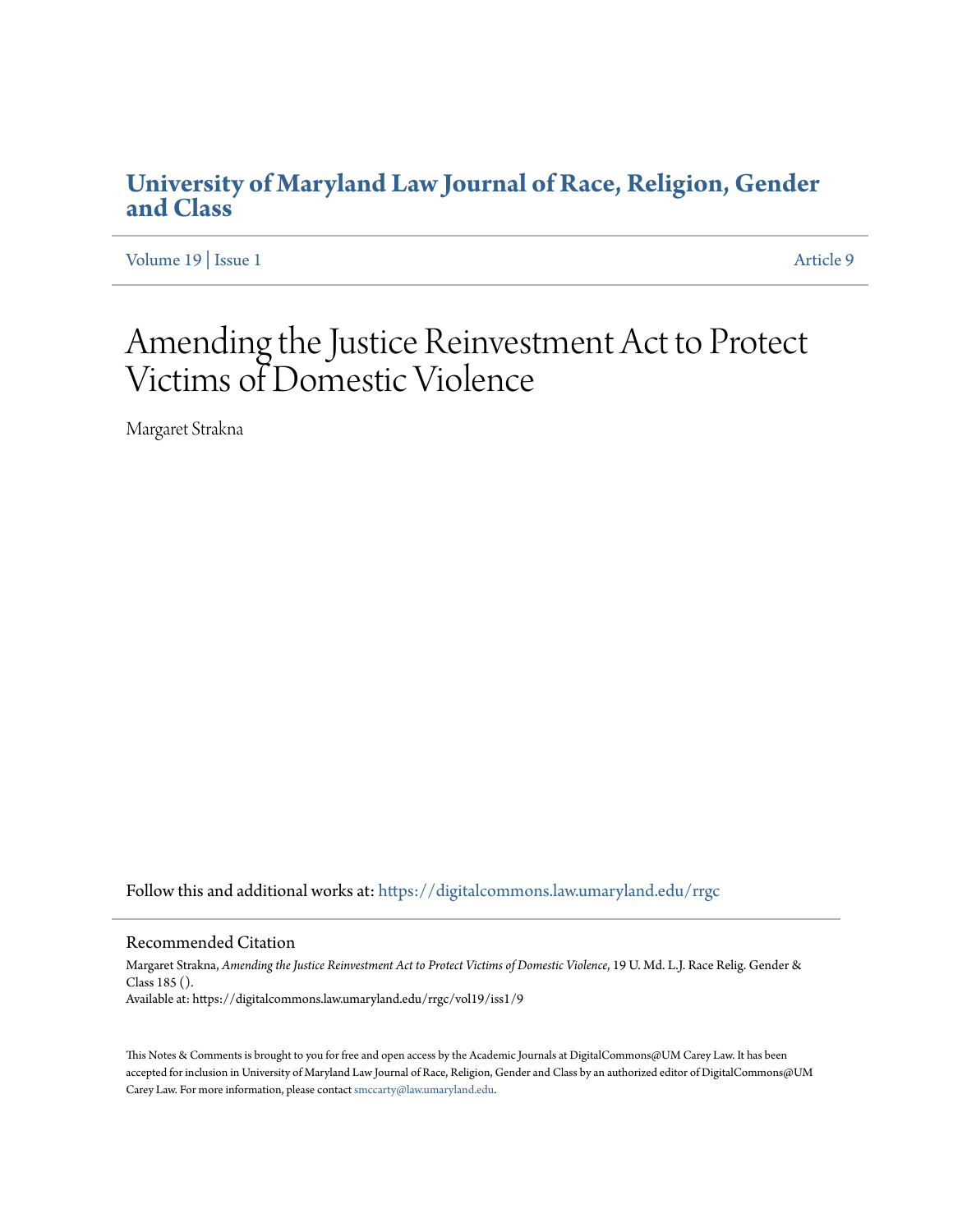# **AMENDING THE JUSTICE REINVESTMENT ACT TO PROTECT VICTIMS OF DOMESTIC VIOLENCE**

# MARGARET STRAKNA\*

# **INTRODUCTION**

America as a whole is experiencing a domestic violence epidemic,<sup>1</sup> and Maryland has not been immune to it.<sup>2</sup> In 2016 alone, there were approximately 31,175 reports of domestic violence in Maryland,<sup>3</sup> and that figure only counts incidents reported to the police.<sup>4</sup>

The Maryland legislature has attempted to address these concerns in several ways;<sup>5</sup> however, two recent pieces of legislation have

<sup>© 2019</sup> Margaret Strakna

<sup>\*</sup> J.D. Candidate, 2020, University of Maryland Francis King Carey School of Law. Thank you to the legal team at HopeWorks for sparking my passion for protecting victims of intimate partner violence, the professors at Roanoke and Maryland who have challenged and encouraged me, and to Lucy, Mabel, and Carlos for supporting me throughout law school.

<sup>&</sup>lt;sup>1</sup> Joel Miller, *Maryland Expands Protections of Domestic Violence*, MENTAL HEALTH COUNSELORS ASS'N (May 20, 2015, 11:58 AM), http://connections.amhca.org/blogs/joel-miller/2015/05/20/maryland-expands-protections-for-victims-of-domestic-violence (noting that 25% of American women experience intimate partner violence).

<sup>2</sup> Patrick Madden, *Prince George's County Enlists Faith Community To Tackle Domestic Violence*, AM. UNIV. WAMU 88.5 (Feb. 9, 2018), https://wamu.org/story/18/02/09/princegeorges-county-enlists-faith-community-tackle-domestic-violence/#.W8YAKS2lmqA

<sup>(&</sup>quot;Roughly 50 people are killed each year in Maryland due to domestic violence . . . . "); Heather Mongilio, *In 2016, Carroll Has More Than One Domestic Violence Case A Day*, CARROLL CTY. TIMES (Dec. 18, 2016, 1:33 PM), http://www.carrollcountytimes.com/news/health/ph-cc-yir-domestic-violence-2016-20161217-story.html (reporting there were 16,817 domestic violence crimes in Maryland in 2014).

<sup>3</sup> MD. DEP'T ST. POLICE, CRIME IN MARYLAND: 2016 UNIFORM CRIME REPORT 52 (2016), https://mdsp.maryland.gov/Document%20Downloads/Crime%20in%20Mary-

land%202016%20Uniform%20Crime%20Report.pdf [hereinafter 2016 UNIFORM CRIME REPORT]; Domestic violence is defined as "any crime committed . . . against a victim who is a person eligible for relief . . . or who had a sexual relationship with the suspect within 12 months before the commission of the crime." *Id.* at 50.

<sup>4</sup> Maryland law requires that any incident reports generated by Maryland State Police, while responding to domestic violence situations be provided to victims upon their request. MD. CODE ANN., FAM. LAW § 4-503.1(a) (2019) ("If an incident report is filed when a law enforcement officer responds to a request for help . . . the law enforcement unit shall provide a copy of the report to the victim on request."). Between 2006 and 2015, only 56% of the United States' estimated 1.3 million nonfatal domestic violence incidents were reported to police. U.S. DEP'T OF JUSTICE, NCJ 250231, POLICE RESPONSE TO DOMESTIC VIOLENCE, 2006-2015 1 (2017), https://www.bjs.gov/content/pub/pdf/prdv0615.pdf.

<sup>5</sup> *See infra* Part II.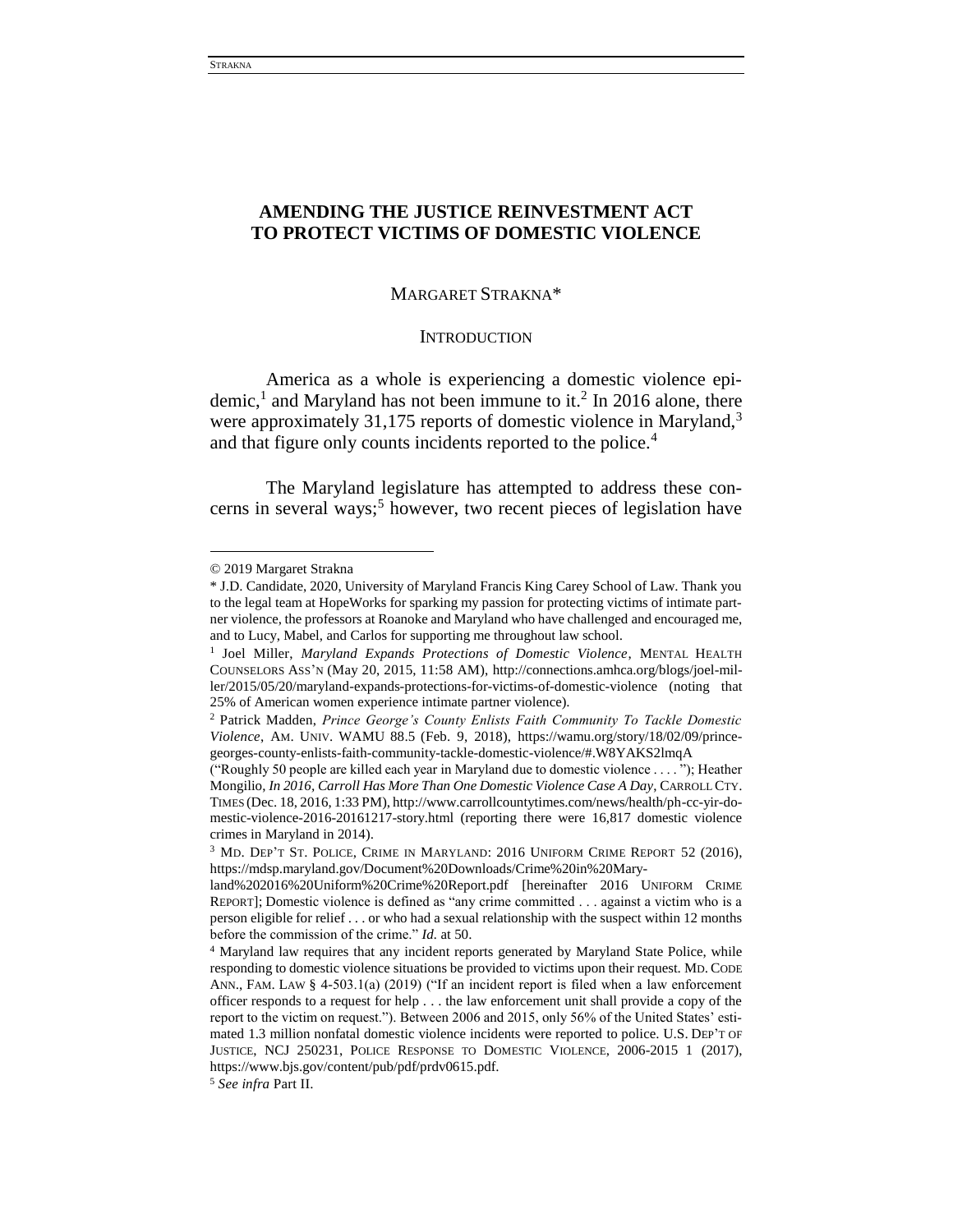vastly changed the content of domestic abusers' criminal records.<sup>6</sup> One of these laws requires that domestic violence convictions ("domestically-related crimes")<sup>7</sup> be marked as such on the defendant's criminal record.<sup>8</sup> The other, the Justice Reinvestment Act ("the Act"), gives people convicted of second-degree assault—the most commonly charged crime in domestic violence situations<sup>9</sup>—the opportunity to petition for that conviction to be expunged.<sup>10</sup> The Justice Reinvestment Act requires a longer waiting period prior to expunging domestically-related crimes than comparable non-domestic crimes, $11$  but the Act does not prohibit defendants from petitioning the court to modify their sentence to probation before judgement, $12$  which would allow the person to expunge their record far earlier than the fifteen years required under the Act.<sup>13</sup>

There has been no precedent thus far which addresses this loophole.<sup>14</sup> This lack of guidance creates a strong potential for inconsistency in how courts handle balancing the legislature's desire to label domestic abusers as such against the legislature's desire to

l

 $§ 6-220(f).$ 

<sup>6</sup> *See infra* Part III.

<sup>7</sup> As defined under Maryland law, "domestically-related crimes means a crime committed by a defendant against a victim who is a person eligible for relief . . . ." MD. CODE ANN., CRIM. PROC. § 6-233(a) (2019). Victims eligible for relief include "(1) the current or former spouse of the respondent; (2) a cohabitant of the respondent; (3) a person related to the respondent by blood, marriage, or adoption; (4) a parent, stepparent, child, or stepchild of the respondent or the person eligible for relief who resides or resided with the respondent or person eligible for relief for at least 90 days within 1 year before the filing of the petition; (5) a vulnerable adult; (6) an individual who has a child in common with the respondent;  or (7) an individual who has had a sexual relationship with the respondent within 1 year" before the commission of the crime. MD. CODE ANN., FAM. LAW § 4-501(m) (2019).

<sup>8</sup> *See* H.D. 1146, 2012 Leg., 430th Sess. (Md. 2012) (codified at MD. CODE ANN., CRIM. PROC. § 6-233 (2019)); *see also infra* Part II-B.

<sup>9</sup> *See* 2016 UNIFORM CRIME REPORT, *supra* note 3, at 53.

<sup>10</sup> *See* S. 1005, 2016 Leg., 436th Sess. (Md. 2016).

<sup>11</sup> *See* MD. CODE ANN., CRIM. PROC. § 10-110(c) (2019).

 $12$  If a defendant pleads guilty or no contest or is found guilty of a crime, a judge may defer disposition until the completion of a period of probation if the judge believes doing so would serve the best interests of the defendant and the public welfare, so long as the judge gets written consent from the defendant. *See* MD. CODE ANN., CRIM. PROC. § 6-220(b)(1) (2018).

<sup>&</sup>lt;sup>13</sup> If a defendant receives a sentence of probation before judgment, they are placed on probation for a specified period of time with reasonable conditions and are never convicted of the crime in question if they complete the probation successfully. CRIM. PROC.  $\S 6-220(b)(1)$ ,  $\S 6-220(g)$ . Any violation of probation means the court "may enter judgment and proceed as if the defendant had not been placed on probation."

<sup>14</sup> *See generally* Ellen Mugmon, *Justice Reform Bill Needs Work*, BALT. SUN (Mar. 29, 2016, 1:34 PM), https://www.baltimoresun.com/news/opinion/readersrespond/bs-ed-reform-letter-20160329-story.html (calling upon Maryland legislators to engage in necessary reform of the Justice Reinvestment Act).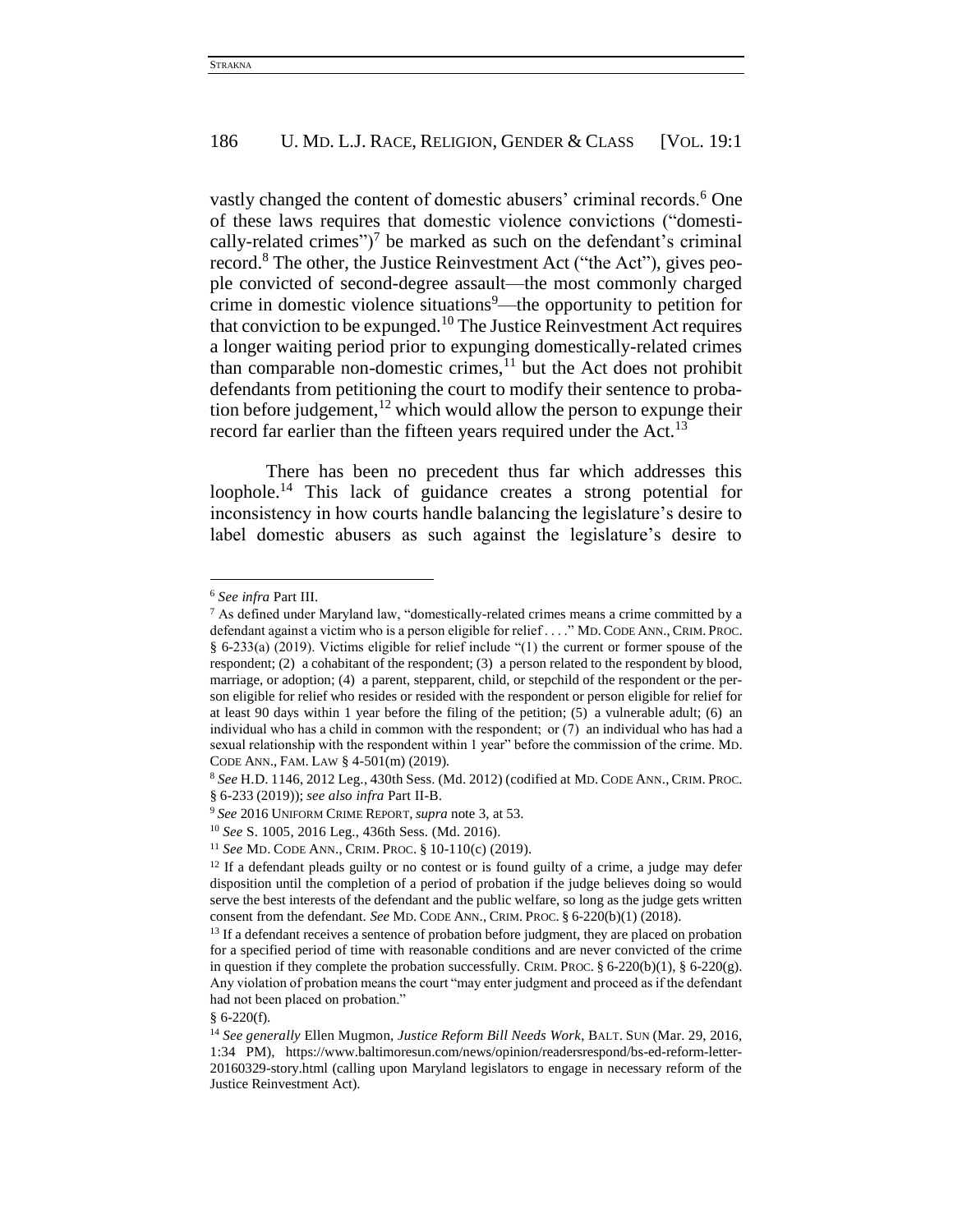eventually let rehabilitated defendants move on from past decisions.<sup>15</sup> Since this balance is left entirely up to the discretion of individual judges, inconsistencies may lead to allegations that judges are not acting impartially in determining the more important goal.<sup>16</sup> It is imperative that this loophole be closed. The Justice Reinvestment Act should be read as prohibiting any action which would logically lead to the Justice Reinvestment Act's 15-year expungement waiting period for domestically-related crimes being circumvented.<sup>17</sup> In order to make this last, the Justice Reinvestment Act should be amended to codify the prohibition against allowing these offenders to modify their sentence to probation before judgement so soon.<sup>18</sup> This prohibition is necessary due to the purpose and language of the Justice Reinvestment  $Act^{19}$  and the fact that doing otherwise would be severely against the public interest.<sup>20</sup>

Part II of this paper traces how Maryland historically has approached the problem of domestic violence<sup>21</sup> and recent legislation that affects how domestic abusers are treated by the justice system.<sup>22</sup> Part III-A argues that interpreting the Justice Reinvestment Act as allowing early alteration of a domestic abuser's criminal record would go against the purposes of the Act.<sup>23</sup> Part III-B argues that such a reading would go against the public interest<sup>24</sup> due to the public's need for notice of an offender's dangerousness<sup>25</sup> and the physical, emotional, and mental stress offenders inflict on victims and their children.<sup>26</sup> Finally, Part III-C explains why amending the Justice Reinvestment Act is the best way to ensure the Act is interpreted appropriately in the future.<sup>27</sup>

 $\overline{\phantom{a}}$ 

<sup>21</sup> *See infra* Part II-A.

<sup>15</sup> *See* Daniel A. Farber, *The Rule of Law and the Law of Precedents*, 90 MINN. L. REV. 1173,

<sup>1177–78</sup> (2006).

<sup>16</sup> *Id.* at 1179–80.

<sup>17</sup> *See infra* Part III-C.

<sup>18</sup> *Id.*

<sup>19</sup> *See infra* Part III-A.

<sup>20</sup> *See infra* Part III-B.

<sup>22</sup> *See infra* Parts II-B, II-C.

<sup>23</sup> *See infra* Part III-A.

<sup>24</sup> *See infra* Part III-B(1).

<sup>25</sup> *See infra* Part III-B(2).

<sup>26</sup> *See infra* Part III-B.

<sup>27</sup> *See infra* Part III-C.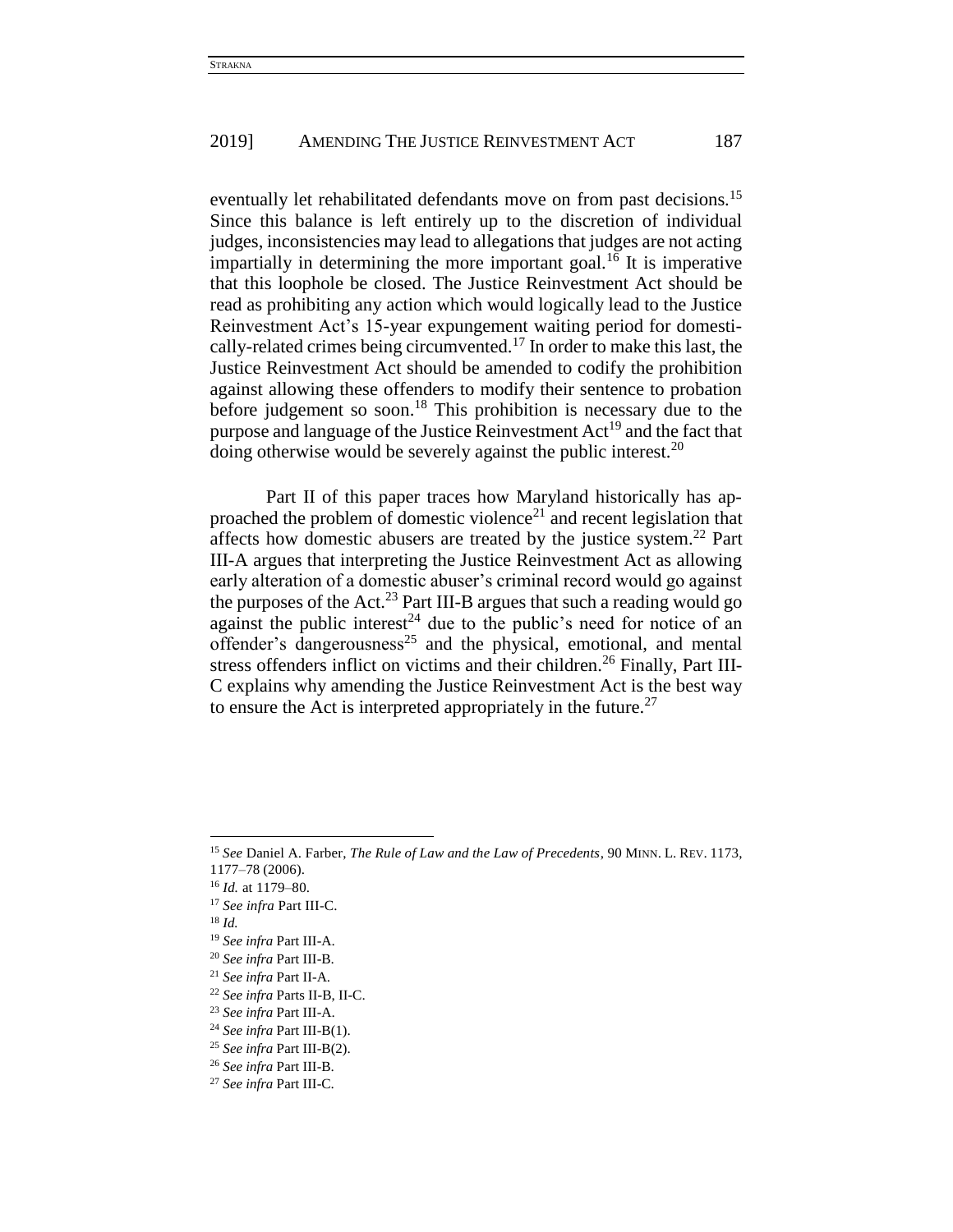#### II. MARYLAND'S DOMESTIC VIOLENCE LEGISLATION

# *A. Domestic Violence Criminalization*

Maryland does not have a dedicated statute criminalizing domestic violence.<sup>28</sup> Instead, the vast majority of domestic violence incidents are charged as second-degree assault.<sup>29</sup> This is the opposite of what most states have done.<sup>30</sup> As of 2011, thirty-five states had established a law or laws explicitly criminalizing domestic violence.<sup>31</sup> According to the Maryland Legislature:

> Enactment of a crime of domestic violence by a state tends to highlight how this type of offense is regarded as an especially serious infraction, compared to other assault and battery type offenses, as states are likely to impose more stringent penalties and attach additional conditions that are not typically applied to an assault and/or battery offense.<sup>32</sup>

This means Maryland is behind the times in addressing domestic violence.<sup>33</sup>

 $\overline{a}$ 

<sup>28</sup> JENNIFER K. BOTTS, DEP'T LEG. SERV., H.B. 1146 FISCAL AND POLICY NOTE 2 (2012), http://mgaleg.maryland.gov/2012rs/fnotes/bil\_0006/hb1146.pdf.

<sup>29</sup> *See* MD. NETWORK AGAINST DOMESTIC VIOLENCE, DOMESTIC VIOLENCE LEGISLATION PASSED IN MARYLAND, 1980-2017 1 (2017), https://mnadv.org/\_mnadvWeb/wp-content/uploads/2017/06/LEGISHISTORY80-17.pdf (noting second degree assault is the "most common domestic violence crime"); UNIFORM CRIME REPORT, *supra* note 3, at 53.

<sup>30</sup> BOTTS, *supra* note 28, at 2.

<sup>&</sup>lt;sup>31</sup> Id. For example, Virginia charges domestic violence as "Assault or Battery Against Family or Household Member," a Class 1 misdemeanor, while Utah has an entire category of "Domestic Violence Offenses" which can be felonies or misdemeanors depending on the circumstances. *See* HOW STATES ADDRESS DOMESTIC VIOLENCE IN SELECTED AREAS, DEP'T LEGIS. SERVS. 16– 17 (2012), http://dls.maryland.gov/pubs/prod/CourtCrimCivil/Domestic-Violence-Report.pdf. Most states have also "established enhanced penalties for repeat offenders." BOTTS, *supra* note 28, at 2.

<sup>32</sup> BOTTS, *supra* note 28, at 2.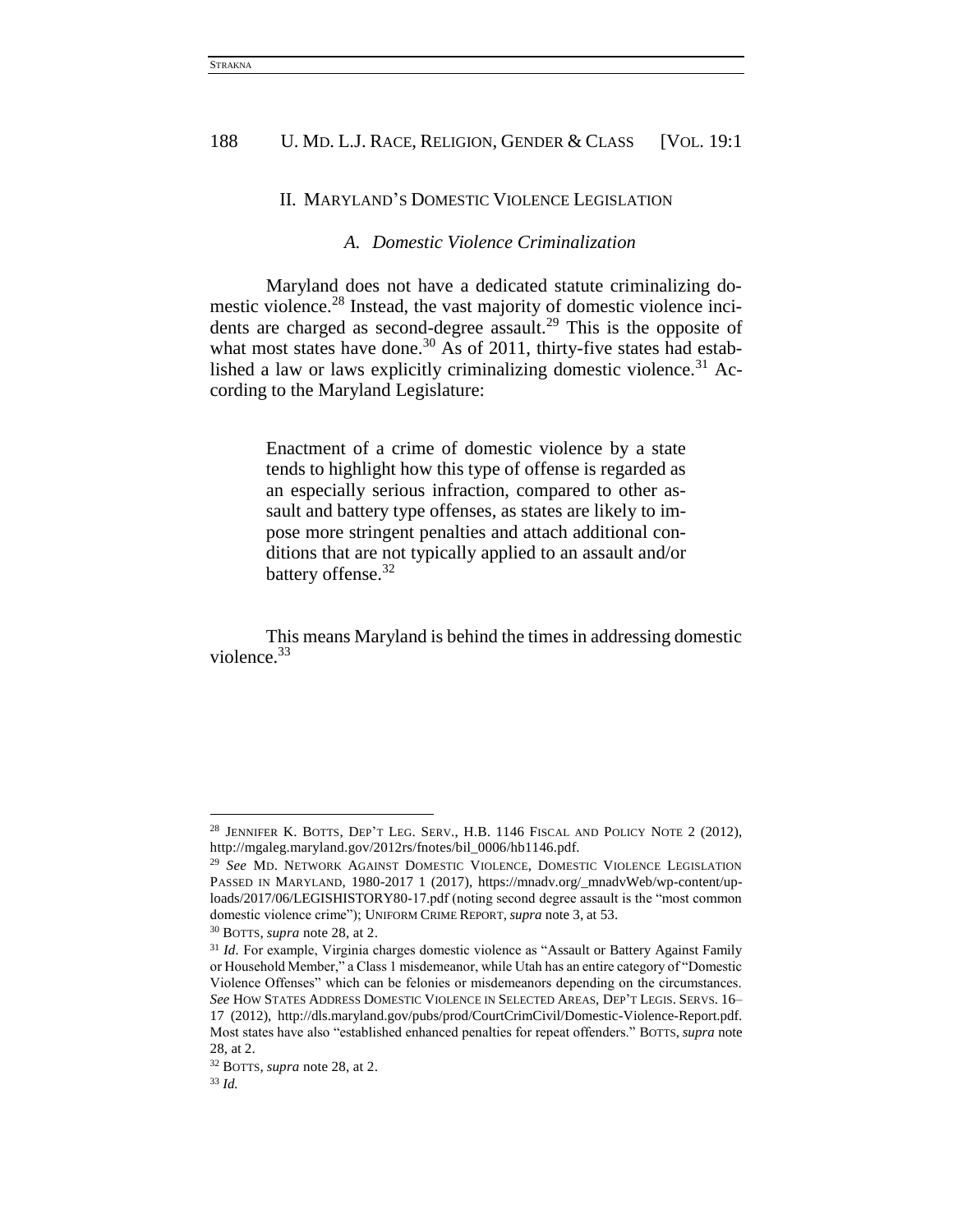#### *B. Domestically-Related Crimes*

In 2012, Maryland passed the first of two major bills which partially address this disparity between its laws and those of other states.<sup>34</sup> House Bill 1146 modified the Maryland Code of Criminal Procedure to specify that certain crimes must be marked as "domestically-related" on the defendant's criminal record.<sup>35</sup> This is done by placing a label on their Record of Arrest and Prosecution ("RAP sheet").<sup>36</sup> The law applies to any crime where the offender-victim relationship qualifies the victim for a protective order.<sup>37</sup> Persons eligible for a protective order in Maryland include the respondent's cohabitative spouse or ex-spouse, any person they have a child in common with, relatives by blood, marriage, or adoption, and parents.<sup>38</sup> Any current cohabitant not falling into one of those categories and any stepparent, parent, child, or stepchild of the respondent who lived with the respondent for at least ninety days in the preceding twelve months is also eligible for relief. <sup>39</sup> Persons eligible for relief regardless of past or present cohabitation with the respondent include vulnerable adults under the respondent's care, regardless of their relationship, and sexual partners from the preceding year.<sup>40</sup>

# *C. Justice Reinvestment Act*

Unfortunately, a new law was passed in 2016 containing a loophole that threatens the protections afforded under the domestically-related crimes statute.<sup>41</sup> The Justice Reinvestment Act is a comprehensive

<sup>34</sup> *See* H.D. 1146, 2012 Leg., 430th Sess. (Md. 2012).

<sup>35</sup> *Id.* (codified at MD. CODE ANN., CRIM. PROC. § 6-233 (2019)).

<sup>36</sup> GOVERNOR'S OFF. CRIME CONTROL & PREVENTION, DOMESTIC VIOLENCE PROGRAM 3 (Dec. 18, 2014), http://dlslibrary.state.md.us/publications/Exec/GOCCP/FL4-516(a)\_2014(1).pdf ("The Department of Public Safety and Correctional Services (DPSCS) has created a special Domestically Related Crime "hot file" on Maryland's Criminal Justice Dashboard so that whenever a police officer searches an offender's name through the Dashboard, the officer will receive an alert if that offender's name is in the Domestically Related Crime "hot file". Since January 1, 2013, 527 offenders have been adjudicated by the court as having committed domestically related crimes. This finding is noted on their RAP sheets.") [hereinafter 2014 DOMESTIC VIOLENCE PROGRAM].

<sup>37</sup> MD. CODE ANN., FAM. LAW § 4-504(a) (2019); *see also* FAM. LAW § 4-501(i), (m) (2019).  $38 \text{ } 4-501(m)$ .

<sup>39</sup> § 4-501(m)(2), (4).

 $40 \text{ }$  \$ 4-501(m)(5), (7).

<sup>41</sup> S. 1005, 2016 Leg., 436th Sess. (Md. 2016); *see* CRIM. PROC. § 6-233.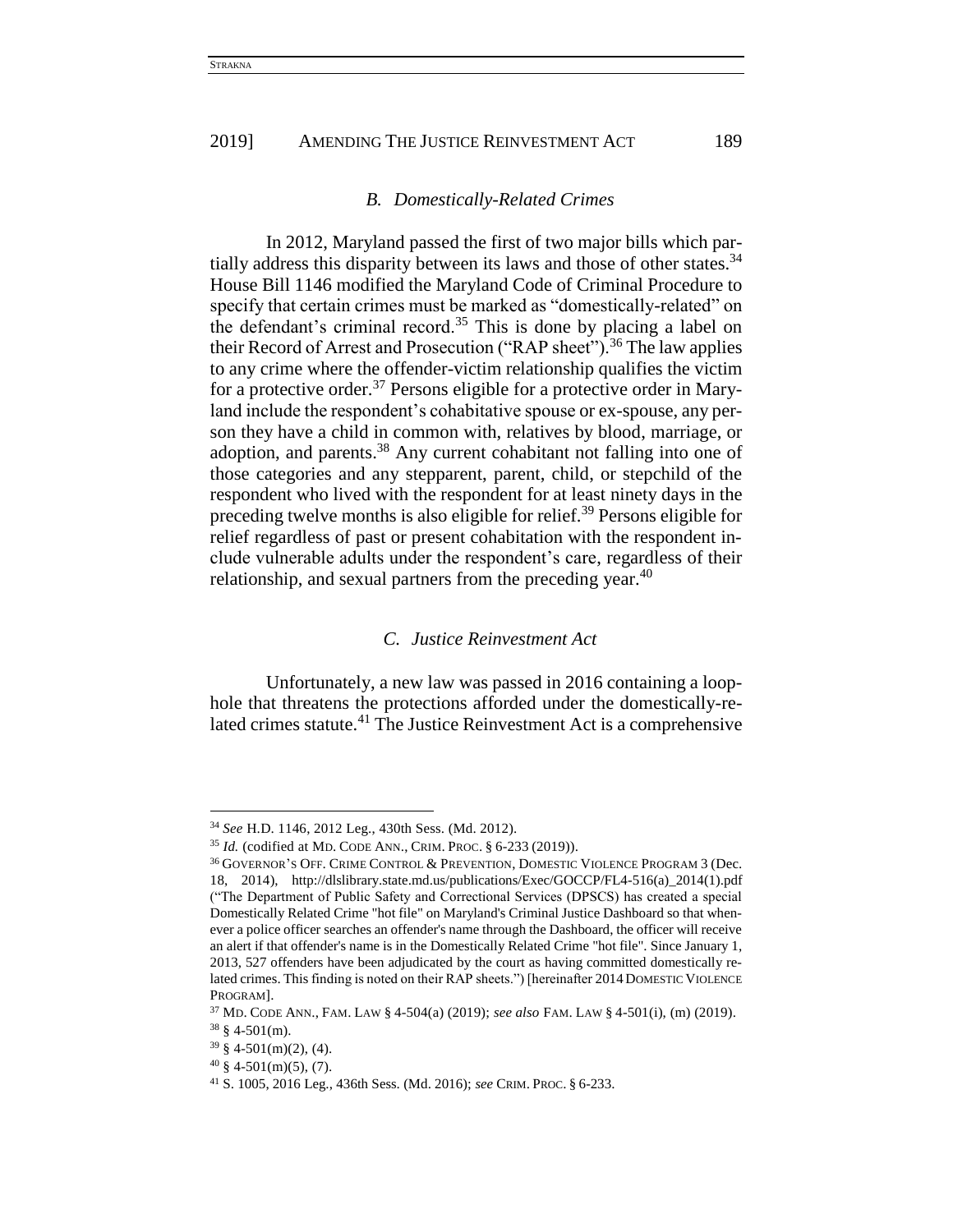reform of Maryland's criminal justice system.<sup>42</sup> It largely prioritizes funding for treatment programs and seeks to reduce incarceration of nonviolent offenders.<sup>43</sup> One way the Act does this is by listing crimes defendants can petition the court to expunge once a specified period of time has passed without additional convictions since they completed their sentence—for most crimes, ten years.<sup>44</sup>

The Justice Reinvestment Act creates a problem for domestic violence victims by allowing defendants convicted of second-degree assault to petition the court for expungement of that conviction.<sup>45</sup> The Justice Reinvestment Act contains a provision extending the typical amount of time offenders must wait to have their conviction expunged after completion of all aspects of their sentence (ten years)<sup>46</sup> to fifteen years in cases where the crime is marked domestically-related.<sup>47</sup> There is no prohibition, however, against defendants petitioning the court for a modification of their sentence to probation before judgement.<sup>48</sup> Getting a sentence modified to probation before judgement would allow the defendant to have the charge expunged in less than fifteen years.<sup>49</sup> In fact, it would allow for immediate or near immediate expungement.<sup>50</sup>

#### III. ANALYSIS

# *A. Purposes of the Justice Reinvestment Act*

The stated purposes of the Justice Reinvestment Act make it clear that the Maryland legislature intended for domestic violence to still carry an additional penalty beyond that of other, similar crimes.<sup>51</sup> Therefore, the Justice Reinvestment Act should be modified to specify that its

<sup>42</sup> Natalie Jones, *Legislation Would Update Justice Reinvestment Act*, CAPITAL NEWS SERV. (Feb. 5, 2019), https://cnsmaryland.org/2019/02/05/legislation-would-update-justice-reinvestment-act/.

<sup>43</sup> *Id.*

<sup>44</sup> *See* S. 1005, 2016 Leg., 436th Sess. (Md. 2016); 2016 Md. Laws, Ch. 515.

<sup>&</sup>lt;sup>45</sup> See id. As mentioned previously, second-degree assault is the most "frequent type of domestically related crime reported." 2016 UNIFORM CRIME REPORT, *supra* note 3, at 53.

<sup>46</sup> MD. CODE ANN., CRIM. PROC. § 10-110(c)(1) (2019).

 $47 \S 10-110(c)(2)$ .

<sup>48</sup> *See supra* note 13 and accompanying test; *see generally* S. 1005, 2016 Leg., 436th Sess. (Md. 2016).

<sup>49</sup> *See* MD. CODE ANN. CRIM. PROC. § 6-220(b)(1), (g) (2018).

<sup>50</sup> *See* CRIM PROC. § 6-220(b)(1), (g); *see also* CRIM PROC. § 6-232(a).

 $51$  The Justice Reinvestment Act singles out crimes marked as domestically-related for a longer waiting period prior to expungement eligibility. *See* CRIM. PROC. § 10-110(2); *see also supra*  notes 46–47 and accompanying text.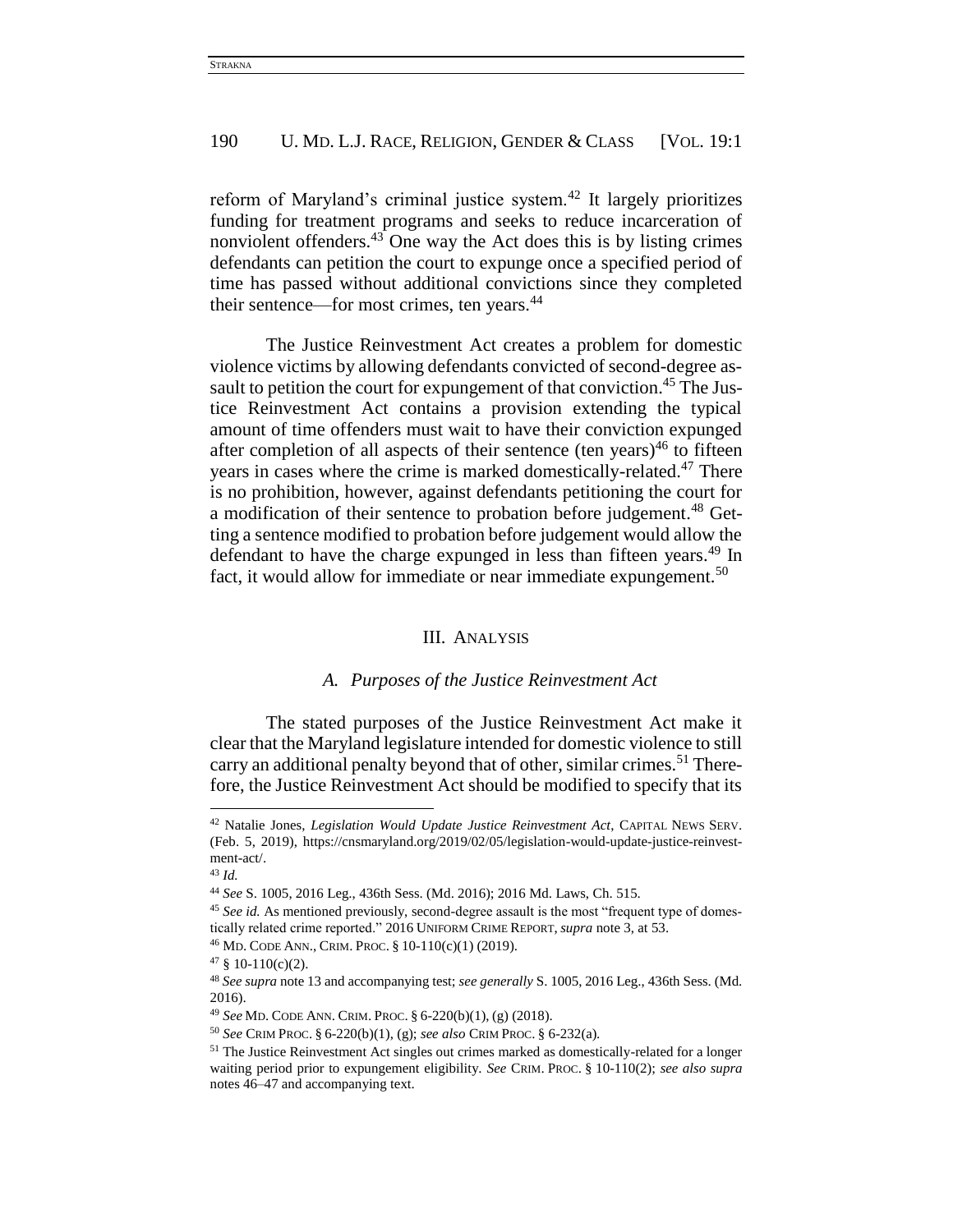provisions cannot be used to circumvent the waiting periods it requires prior to expungement.

#### *1. Recidivism*

When the Maryland legislature passed the Justice Reinvestment Act in 2016, one of the key purposes for the Act was to reduce recidivism.<sup>52</sup> Allowing domestic abusers to thwart the Justice Reinvestment Act's loophole may actually frustrate efforts to reduce recidivism.<sup>53</sup>

Domestic abusers have a troublingly high rate of reoffending.<sup>54</sup> One study found that in the six months following sentencing, over onethird of offenders assault their partner again. <sup>55</sup> Non-physical reoffending is even more common.<sup>56</sup> In the same time period, 80% of offenders threatened their partner, 65% controlled their partner, and 60% of victims once again became fearful for their safety and the safety of their children.<sup>57</sup> Domestic violence also has a strong correlation with other crimes and socially unacceptable behaviors like pickpocketing and theft from the offender's employer.<sup>58</sup> In one study, "seventy-six percent of domestically violent men reported engaging in one or more concurrent deviant acts."<sup>59</sup> By allowing offenders to have their sentence modified to allow expungement earlier than the Justice Reinvestment Act allows, the state is essentially removing any marker indicating that the offender was a domestic abuser. Rehabilitated offenders certainly should get a chance to move on from their past indiscretions, but they should not get this second chance through expungement and removal of the "domestically-related" marker until the justice system has had more time to

<sup>52</sup> *See Hearing on S. 1005 Before the S. Committee on Judicial Proceedings*, 2016 Leg., 436th Sess. (Md. 2016) (statement of Sen. Thomas Miller, President, Maryland State Senate), available at http://mgahouse.maryland.gov/mga/play/89173763-337d-45d4-b13c-5cc5db203630/?catalog/03e481c7-8a42-4438-a7da-93ff74bdaa4c&PLAYFROM=5993000. <sup>53</sup> *See generally* Kirk R. Williams & Amy Barry Houghton, *Assessing the Risk of Domestic Violence Reoffending: A Validation Study*, 28 L. & HUMAN BEHAV. 437 (2004).

<sup>54</sup> *Id.* at 449.

<sup>55</sup> *Id.*

<sup>56</sup> *See id.* (noting that "other forms of aggression or maltreatment, although not physically violence, were more common").

<sup>57</sup> *Id.*

<sup>58</sup> William D. Norwood et al., *Domestic Violence and Deviant Behavior*, *in* VIOLENCE AGAINST WOMEN AND FAMILY VIOLENCE: DEVELOPMENTS IN RESEARCH, PRACTICE, AND POLICY II-8-1, II-8-5, II-8-6 (Bonnie S. Fisher ed., 2004).

<sup>59</sup> *Id.* at II-8-6. The study qualifies "deviant behavior" as illegal or socially proscribed behavior ranging anywhere from minor offenses like petty theft up to serious crimes like arson. *Id.* at II-8-5.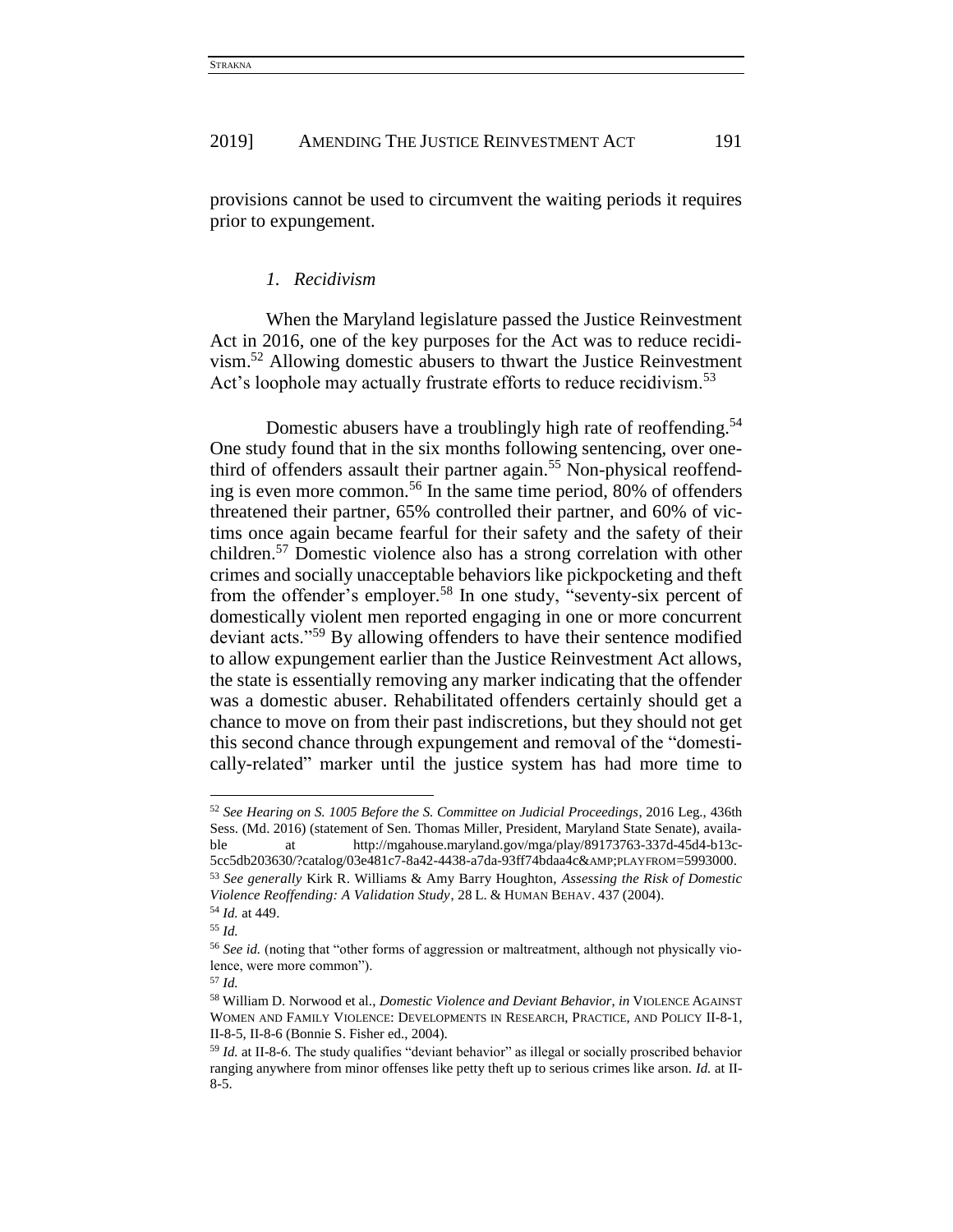become convinced the offender will not recidivate. <sup>60</sup> Keeping an abuser's record marked as domestically-related may have a high chance of helping law enforcement and the judiciary make more well-informed decisions about disposition based on the person's probability of committing other offenses.<sup>61</sup>

Some might argue that the increased domestic violence rate in Maryland since enactment of the domestically-related crimes  $law^{62}$  is evidence that the law does not work as a deterrent of abuse, but a large portion of the increase is attributable to the fact that more relationships were included in figures about domestic violence prevalence starting in 2013.<sup>63</sup>

# *2. Data Use to Manage Criminal Justice Involvement*

One of the other important purposes of the Justice Reinvestment Act is to better use data to manage criminal justice involvement.<sup>64</sup> The domestically-related crimes law already accomplishes this in the area of domestic violence; <sup>65</sup> therefore, the Justice Reinvestment Act should not be used to have domestic violence convictions removed early.

The domestically-related crimes law increases both officer and systemic accountability.<sup>66</sup> Marking records of repeat domestic violence offenders puts officers and other justice system professionals on notice during any future incidents that the person has previously been convicted of a domestic violence charge, and in the case of further domestic incidents, that this person has a pattern of abusive behavior.<sup>67</sup> This

<sup>60</sup> "Statistically, it's not unusual to see recidivism in domestic violence cases, or even people who are charged in more than one domestic violence case in a year." Mongilio, *supra* note 2.

<sup>61</sup> *See* GOVERNOR'S OFF. CRIME CONTROL & PREVENTION, MARYLAND'S COMPREHENSIVE STATE CRIME CONTROL & PREVENTION PLAN 2015-2017 26–27 (2015), https://goccp.maryland.gov/wp-content/uploads/crime-plan-2015-2017.pdf.

<sup>62</sup> *See* 2016 UNIFORM CRIME REPORT, *supra* note 3, at 51–52.

<sup>&</sup>lt;sup>63</sup> *Id.* (including data on ten different relationships, in addition to husband, wife, and cohabitant). <sup>64</sup> *See* Bridget Lowrie, *Stop Asking Which Came First, the Jail or the Criminal – Start Reinvesting in Justice in Maryland*, 47 U. BALT. L.F. 99, 100 (2017).

<sup>65</sup> *See supra* Part II-B.

<sup>66</sup> *See* MARYLAND'S COMPREHENSIVE STATE CRIME CONTROL & PREVENTION PLAN 2015-2017, *supra* note 61, at 27 (discussing the "domestic violence risk assessment tools" used to "identify victims of domestic violence").

<sup>67</sup> *Id.*; *see* GOVERNOR'S OFF. CRIME CONTROL & PREVENTION, DOMESTIC VIOLENCE PROGRAM (Dec. 31, 2016), http://goccp.maryland.gov/wp-content/uploads/domv-annual-report-2016.pdf (discussing the "tag" which attaches to an offender's conviction or probation before judgment on a crime that is domestically related).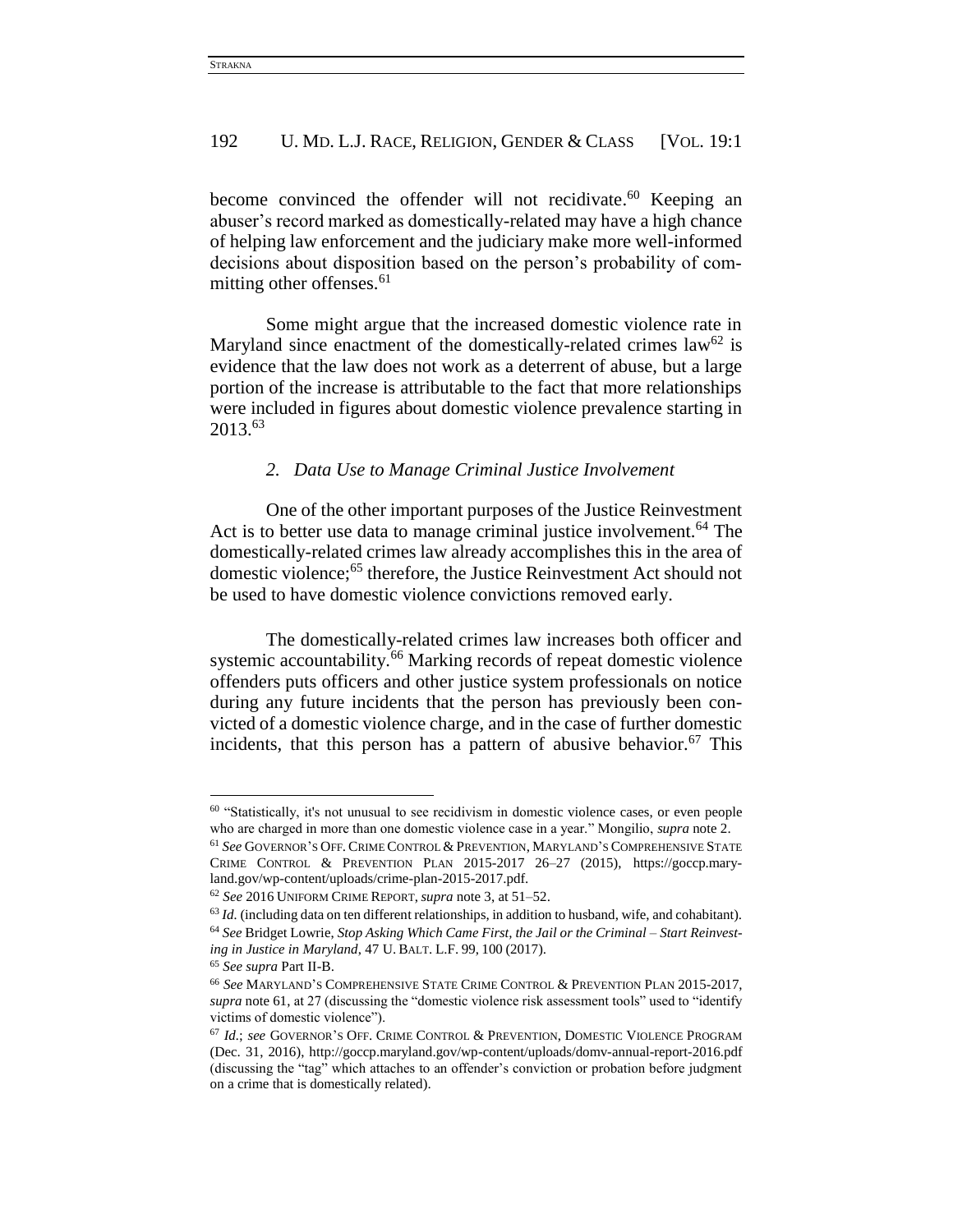forces criminal justice officials, like judges and law enforcement officers, to confront the fact that the person may be a repeat offender.<sup>68</sup>

The domestically-related marker allows judges to have better data available to them when sentencing and allows court commissioners to determine more appropriate bail amounts and release conditions based on the person's history.<sup>69</sup> Domestically-related markers help state's attorneys advocate on behalf of victims and the public, because they can identify the person as a continuing threat and make the argument that imposing a harsher sentence would promote public safety.<sup>70</sup> Community supervisors have a vastly more accurate picture of what level of supervision the offender may need when they know the person has been convicted of domestic abuse.<sup>71</sup> These supervisors are alerted to the person's possible need for particular resources,  $72$  such as abuser intervention programs.<sup>73</sup> This benefits the victim, the public, and the offender.

All of these factors demonstrate the domestically-related marking law's ability to give criminal justice officials better data on which to base decisions.<sup>74</sup> These tangential benefits of the domestically-related crimes statute force the many actors in the criminal justice system to recognize that domestic violence is a serious problem and make these officials more accountable for protecting the safety of victims and the general public; $^{75}$  it is much harder to treat a second or subsequent offense like a first offense if the defendant's record clearly marks them as recidivist. Allowing the Justice Reinvestment Act's loophole to be exploited would rob victims and citizens of this important systemic accountability.

<sup>68</sup> 2014 DOMESTIC VIOLENCE PROGRAM, *supra* note 36, at 5 (noting that the notation means "repeat domestic violence perpetrators are no longer anonymous to the system").

<sup>69</sup> *Id.* at 3, 5.

<sup>70</sup> *Id.* at 5.

<sup>71</sup> *Id.* at 1.

<sup>72</sup> *Id.*

<sup>73</sup> Abuser intervention programs hold offenders accountable and teach them new, non-violent skills to use in relationships. *See Abuser Intervention Programs*, HOUSE OF RUTH, https://hruth.org/get-help/abuse-intervention-programs/ (last visited May 8, 2019).

<sup>74</sup> 2014 DOMESTIC VIOLENCE PROGRAM, *supra* note 36, at 5; *see* MARYLAND'S COMPREHENSIVE STATE CRIME CONTROL & PREVENTION PLAN 2015-2017, *supra* note 61, at 27.

<sup>75</sup> *See* 2014 DOMESTIC VIOLENCE PROGRAM, *supra* note 36, at 5.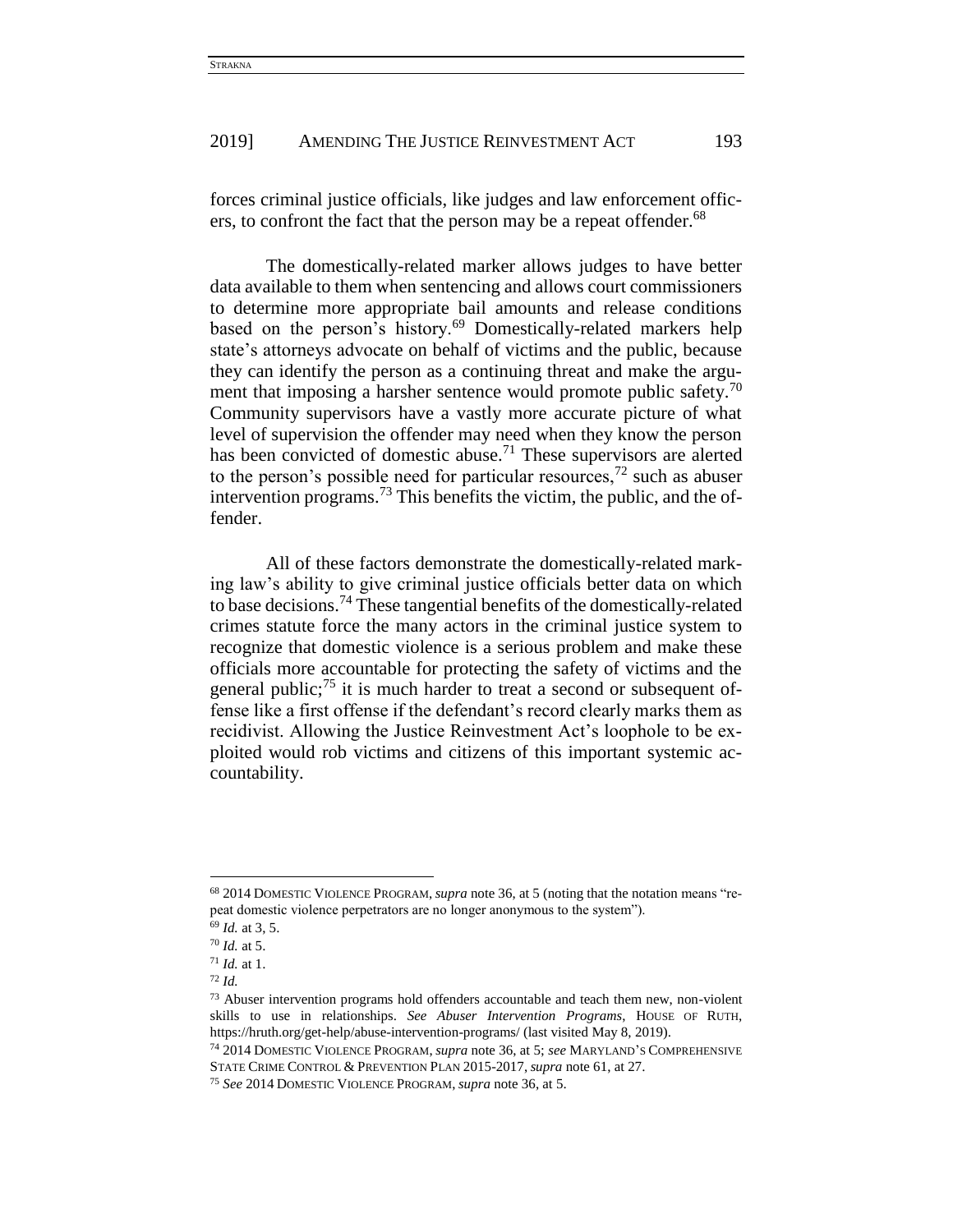#### *B. Against the Public Interest*

One of the conditions that the Justice Reinvestment Act places on expungement of criminal records is that doing so must be "in the interest of justice $176$  and based on "the nature of the crime, the history and character of the person, and the person's success at rehabilitation."<sup>77</sup> Allowing domestically-related crimes to be expunged earlier than the Justice Reinvestment Act intended would go against the public interest due to the serious impact domestic violence has on the health of victims and their families, as well as the risk to public safety.

# *1. Domestic Violence Has a Serious, Long-Term Impact on the Health of Victims and Their Families*

Domestic violence is widely known to be a public health problem;<sup>78</sup> some have even gone so far as to call it a "weapon of terror."<sup>79</sup> Allowing the Justice Reinvestment Act to be circumvented would only make this problem worse for those victimized by domestic abuse.

Victimization is widespread; approximately 22.1% of women and 7.4% of men in America have experienced intimate partner violence during their lifetime.<sup>80</sup> When this abuse occurs, it often leads to a whole host of physical and mental health challenges for the victim.<sup>81</sup>

 $\overline{a}$ 

<sup>79</sup> *See* Vine et al., *supra* note 78, at 339.

<sup>76</sup> CRIM. PROC. § 10-110(f)(2)(iv).

 $77 \S 10-110(f)(2)(iii)$ .

<sup>78</sup> *See* LINDA L. DAHLBERG & JAMES A. MERCY, CTR. DISEASE CONTROL & PREVENTION, THE HISTORY OF VIOLENCE AS A PUBLIC HEALTH ISSUE 1 (2009), https://www.cdc.gov/violenceprevention/pdf/history\_violence-a.pdf; Michelle M. Vine et al., *To Disrupt and Displace: Placing Domestic Violence on the Public Agenda*, 20 CRITICAL PUB. HEALTH 339, 339 (2010).

<sup>80</sup> PATRICIA TJADEN & NANCY THOENNES, FULL REPORT OF THE PREVALENCE, INCIDENCE, AND CONSEQUENCES OF VIOLENCE AGAINST WOMEN, NAT'L INST. JUST. iv (2000), https://www.ncjrs.gov/pdffiles1/nij/183781; *see also* Vine et al., *supra* note 78, at 340 (noting that in 1998, U.S. and Canadian population-based surveys found 25-30% of women reported "lifetime prevalence" of physical assault). The terms "domestic violence" and "intimate partner violence" are often used interchangeably and mean essentially the same thing. *Domestic or Intimate Partner Violence,* U.S. DEP'T HEALTH & HUMAN SERV., https://www.womenshealth.gov/relationships-and-safety/domestic-violence (last visited May 8, 2019).

<sup>81</sup> *See* RELATIONSHIPS, SAFETY, AND VIOLENCE, U.S. DEP'T HEALTH & HUMAN SERV. 2 (May 15, 2017), https://www.womenshealth.gov/files/documents/fact-sheet-relationships-safety-violence.pdf.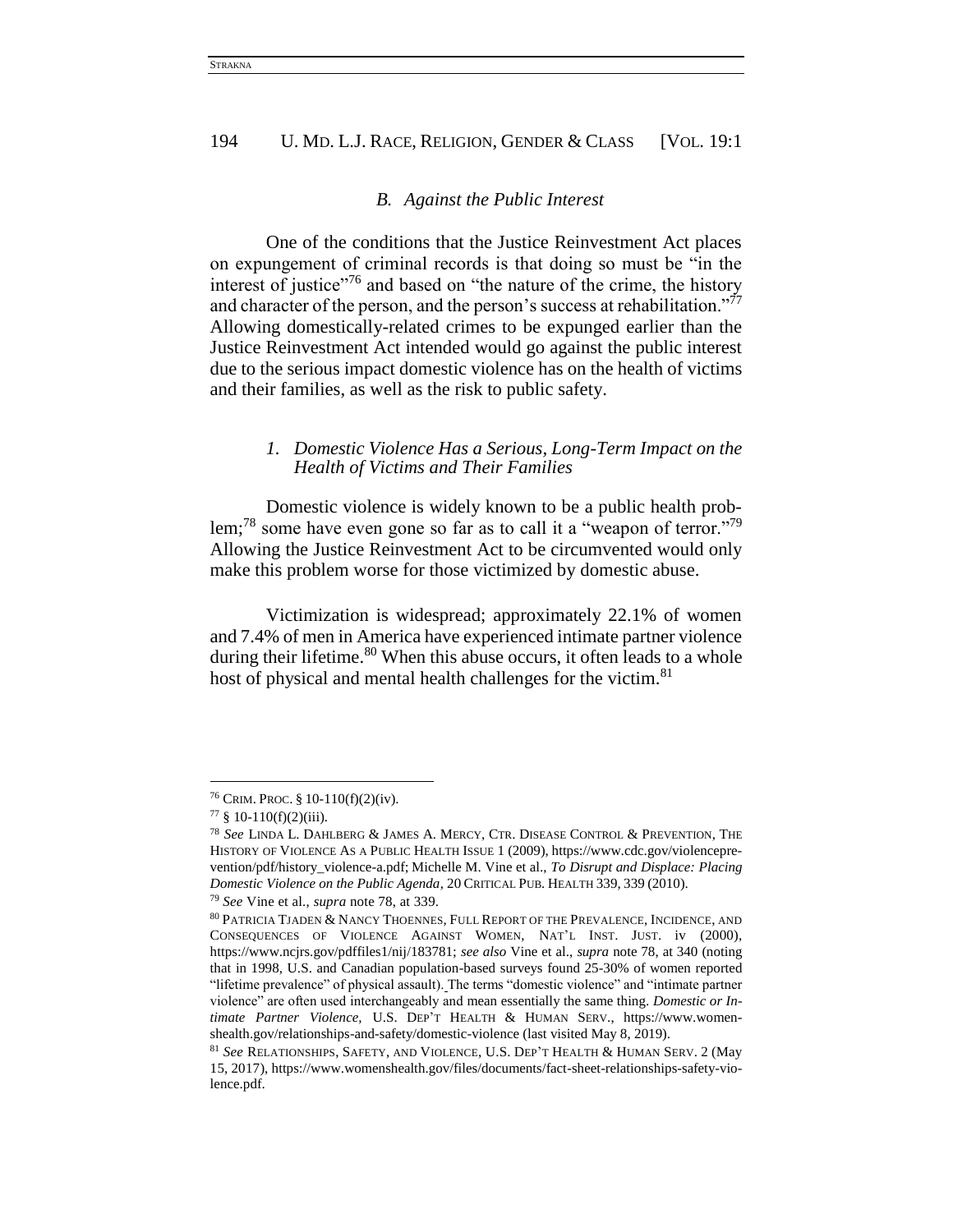l

# 2019] AMENDING THE JUSTICE REINVESTMENT ACT 195

Physical injuries are extremely common in abused women.<sup>82</sup> 22-35% of injuries treated in emergency rooms on female patients are sustained during a domestic assault.<sup>83</sup> These injuries do not just impact the victim in the short-term; victims often experience chronic physical health problems like degenerative musculoskeletal disorders, gastrointestinal diseases, and cardiovascular distress, as well as having an increased risk of contracting HIV and other sexually-transmitted diseases.<sup>84</sup> Victims also experience a wide range of mental effects as a result of their abuse, including an increased risk of PTSD, depression, anxiety, and other psychiatric issues.<sup>85</sup>

The problem does not stop there, though; domestic violence often escalates to the point of becoming deadly.<sup>86</sup> Every day, three women in the United States are killed by a current or former intimate partner. 87 Between July 2016–June 2017, there were forty-six domestic violencerelated deaths in Maryland alone,<sup>88</sup> thirty-one of which were victims and

<sup>82</sup> *See Policy Statement, 9211(PP): Domestic Violence*, 83 AM. J. PUB. HEALTH 435, 458 (1993) (explaining domestic violence is the leading cause of injury for women). Roughly 41% of female victims and 14% of male victims are physically injured as a result of the violence. PREVENTING INTIMATE PARTNER VIOLENCE, CTR. DISEASE CONTROL & PREVENTION (2017), https://www.cdc.gov/violenceprevention/pdf/ipv-factsheet.pdf.

<sup>83</sup> Coburn v. Coburn, 342 Md. 244, 251 n.3 (1996) (citing Nancy Gibbs, *'Til Death Do Us Part*, TIME MAG. (Jan. 18, 1993), http://content.time.com/time/magazine/article/0,9171,977464,00.html)).

<sup>84 &</sup>quot;[S]tudies have found an association between IPV [intimate partner violence] and increased risk for . . . musculoskeletal/neuromuscular conditions, . . . gynecological and urinary conditions, . . . respiratory conditions, . . . gastrointestinal disorders, . . . cardiovascular conditions, . . . sexually transmitted infections, . . . cancer, . . . diabetes, . . . [and] other physical health symptoms . . . ." CURRENT EVIDENCE: INTIMATE PARTNER VIOLENCE, TRAUMA-RELATED MENTAL HEALTH CONDITIONS & CHRONIC ILLNESS, NAT'L CTR. DOMESTIC VIOLENCE, TRAUMA & MENTAL HEALTH 5 (2014), http://www.nationalcenterdvtraumamh.org/wp-content/uploads/2014/10/FactSheet\_IPVTraumaMHChronicIllness\_2014\_Final.pdf.

<sup>85</sup> *Id.* at 1–4; RELATIONSHIPS, SAFETY, AND VIOLENCE, *supra* note 81, at 2.

<sup>86</sup> PREVENTING INTIMATE PARTNER VIOLENCE, *supra* note 82, at 2 (noting that "40% of female homicide victims in the U.S. are killed by an intimate partner").

<sup>87</sup> *Domestic Violence Research*, TURNAROUND, https://turnaroundinc.org/educate/domesticviolence/domestic-violence-research/ (last visited May 8, 2019).

<sup>88</sup> *Get the Facts*, MD. NETWORK AGAINST DOMESTIC VIOLENCE, https://mnadv.org/resources/get-the-facts/ (last visited May 8, 2019).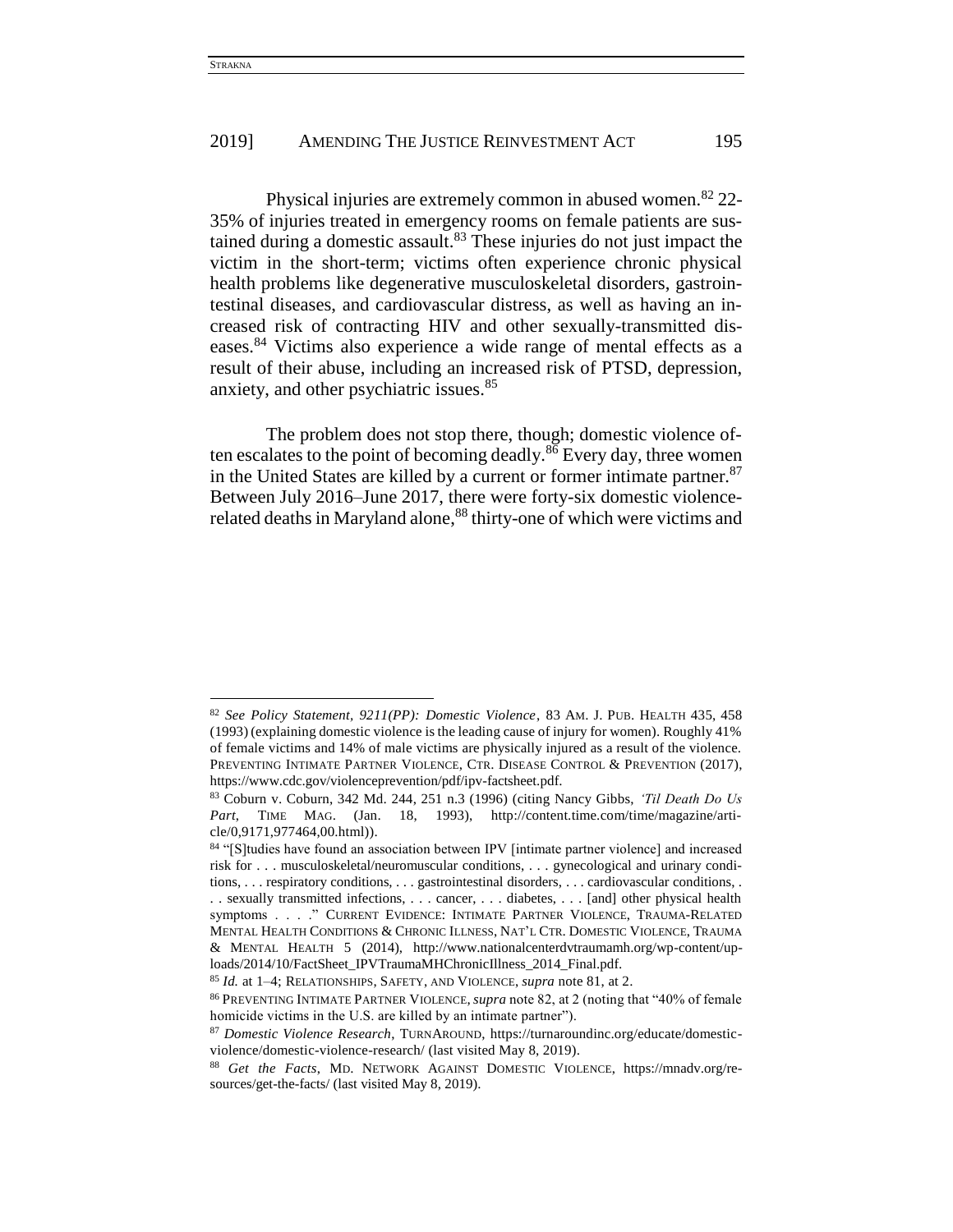five were merely bystanders. <sup>89</sup> One-third to one-half of all female homicide victims are murdered by a male intimate partner. $90$ 

We cannot allow this epidemic $91$  to continue. Victims should be able to feel safe in their homes and in their lives in general. $92$  Although marking the records of domestic abusers cannot take away victims' pain and trauma, the legal system can take a stand against the cycle of domestic violence by refusing to let abusers shed their label sooner than the Justice Reinvestment Act intended.<sup>93</sup> Victims are likely to suffer long-term effects of the violence.<sup>94</sup> These effects, both physical and mental, may even be lifelong.<sup>95</sup> If the health of the victim is likely going to be affected for years to come, it does not seem fair that their abuser may have the chance to walk away from their actions (at least legally) soon after completing their sentence.

Domestic violence affects the health of more people than just the victim.<sup>96</sup> It also has important, serious implications for the victim's fam $ily.<sup>97</sup>$  Specifically, it severely impacts victims' children.<sup>98</sup> A large portion of children who are exposed to domestic violence become victims

<sup>89</sup> *46 Marylanders Lost Their Lives to Domestic Violence Last Year*, MD. NETWORK AGAINST DOMESTIC VIOLENCE (Feb. 12, 2018), https://mnadv.org/46-marylanders-lost-their-lives-to-domestic-violence-last-year/. "Of the 15 abusive partners who lost their lives, 11 men completed suicide-murder or attempted murder-suicide . . . ." *Id.*

<sup>90</sup> Coburn v. Coburn, 342 Md. 244, 251 n.3 (1996) (citing Nancy Gibbs, *'Til Death Do Us*  Part, TIME MAG. (Jan. 18, 1993), http://content.time.com/time/magazine/article/0,9171,977464,00.html)).

<sup>91</sup> Miller, *supra* note 1.

 $92$  Victims of domestic violence often experience feelings of fear for their own safety and that of their children. *Dynamics of Abuse*, NAT'L COAL. AGAINST DOMESTIC VIOLENCE, https://ncadv.org/dynamics-of-abuse (last visited May 8, 2019).

<sup>93</sup> *See infra* Part III-C.

<sup>94</sup> *See generally Effects of Domestic Violence*, JOYFUL HEART FOUND., http://www.joyfulheartfoundation.org/learn/domestic-violence/effects-domestic-violence (last visited May 8, 2019) (describing the physical, mental, and emotional effects of abuse).

<sup>95</sup> Liz Neporent, *Domestic Abuse Has Long Term Health Impact, Survey Says*, ABC NEWS (Nov. 5, 2013, 12:37 PM), https://abcnews.go.com/Health/domestic-abuse-long-term-healthimpact-survey/story?id=20778233.

<sup>96</sup> Kathryn Seifert, *Domestic Violence Harms All Family Members*, PSYCH. TODAY (Oct. 30, 2012), https://www.psychologytoday.com/us/blog/stop-the-cycle/201210/domestic-violenceharms-all-family-members (describing the impacts of domestic violence on children). <sup>97</sup> *Id.*

<sup>98</sup> *See* U.S. DEP'T HEALTH & HUMAN SERVS., EFFECTS OF DOMESTIC VIOLENCE ON CHILDREN, https://www.womenshealth.gov/relationships-and-safety/domestic-violence/effects-domesticviolence-children (last visited May 8, 2019).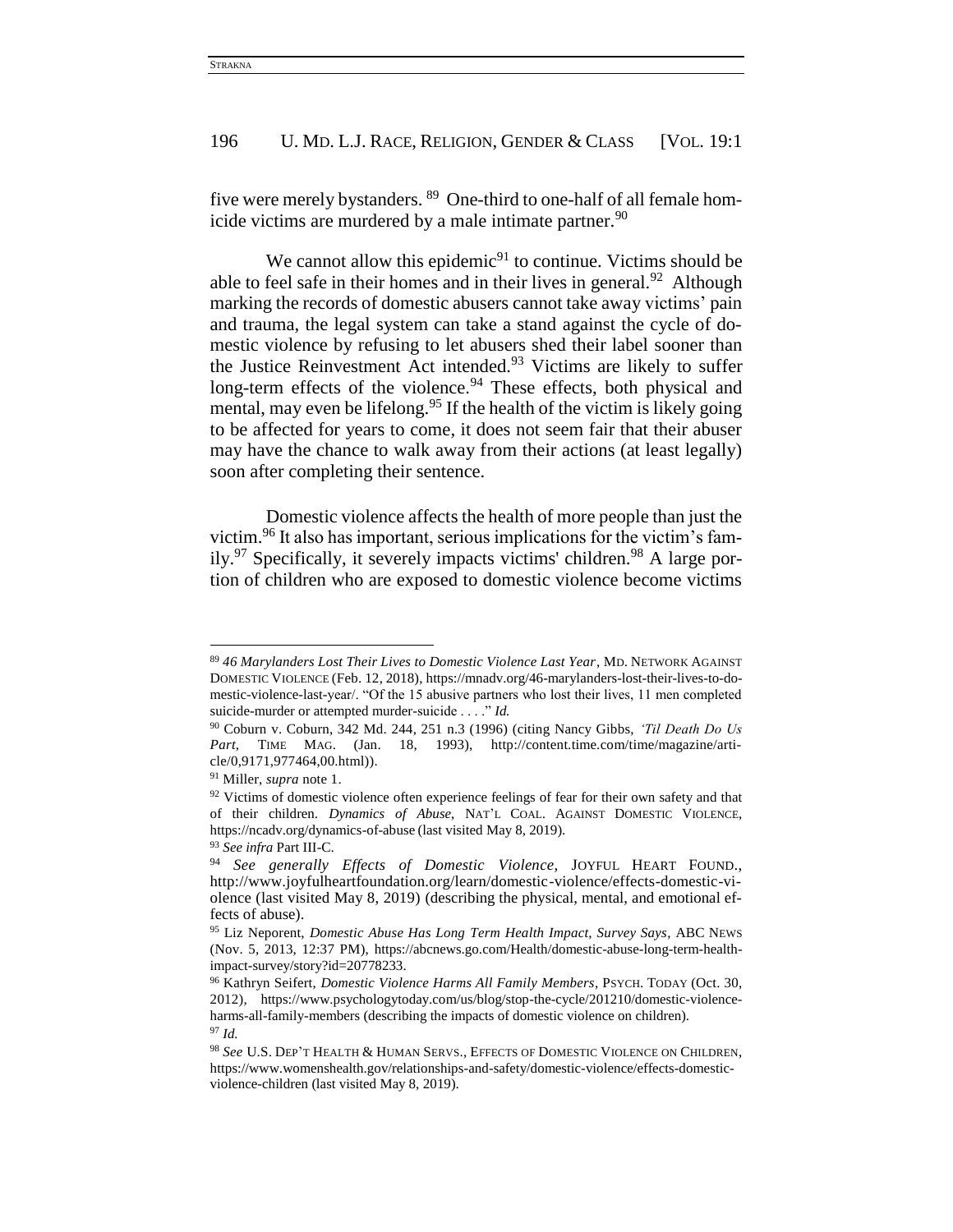of physical violence themselves,<sup>99</sup> and children who witness one parent abusing the other are at the greatest risk of perpetuating violent behavior from one generation to the next.<sup>100</sup> Domestic violence is also one of several adverse childhood events known to significantly increase a person's likelihood of developing serious health problems like diabetes, heart disease, and mental health challenges.<sup>101</sup>

Domestic violence often does not stop with the assistance of the legal system,  $102$  so it is essential for the health and wellbeing of victims' children that the legal system's lasting effect on everyone impacted by a domestic incident not be weakened. Just like a child is impacted by domestic violence regardless of whether they personally are victimized, they too can derive benefits from their parent's abuser having a domestically-related crime mark on their record. When a child witnesses violence in their home, they learn to deceive, solve their problems with violence, and often believe that abusive behavior is normal.<sup>103</sup> Prohibiting abusers from shedding their past sooner than the Justice Reinvestment intends would send the opposite message.

# *2. The Public Deserves Notice of Offenders' Dangerousness*

Domestic abusers are highly likely to reoffend.<sup>104</sup> Modifying abusers' sentences far earlier than the Justice Reinvestment Act intends puts both victims and the public at risk due to the inherent deprivation of an important notice regarding the offender's dangerousness.<sup>105</sup>

<sup>99</sup> *See* Monica N. Modi et al., *The Role of Violence Against Women Act in Addressing Intimate Partner Violence: A Public Health Issue*, 23 J. WOMEN'S HEALTH 253, 254 (2014) ("Between 45% and 70% of children who are exposed to domestic violence are also victims of physical abuse.").

<sup>100</sup> *Id.*

<sup>101</sup> Leah K. Gilbert et al., *Childhood Adversity and Adult Chronic Disease: An Update from Ten States and the District of Columbia, 2010*, 48 AM.J. PREVENTATIVE MED. 345, 346 (2015). <sup>102</sup> *See* Seifert, *supra* note 96 ("Someone (the gardener) needs to stop the violence (pull the weeds out of the garden), improve family relationships and problem solving (turn up the soil), and support the healthy growth of all family members (add nourishment). The Court is the weed destroyer and the counselor or social worker is the support system that gives the family the help it needs to become strong and healthy.").

<sup>&</sup>lt;sup>103</sup> Brenda Branson, *The Impact of Family Violence on Children*, Focus on THE FAMILY CANADA (2000), https://www.focusonthefamily.ca/content/the-impact-of-family-violenceon-children.

<sup>104</sup> *See infra* Part III-A(1).

<sup>105</sup> *See generally Intimate Partner Violence*, NAT'L INST. JUST. (Mar. 30, 2017), https://www.nij.gov/topics/crime/intimate-partner-violence/pages/welcome.aspx (describing the violent impacts of domestic violence and the dangerousness of abusers).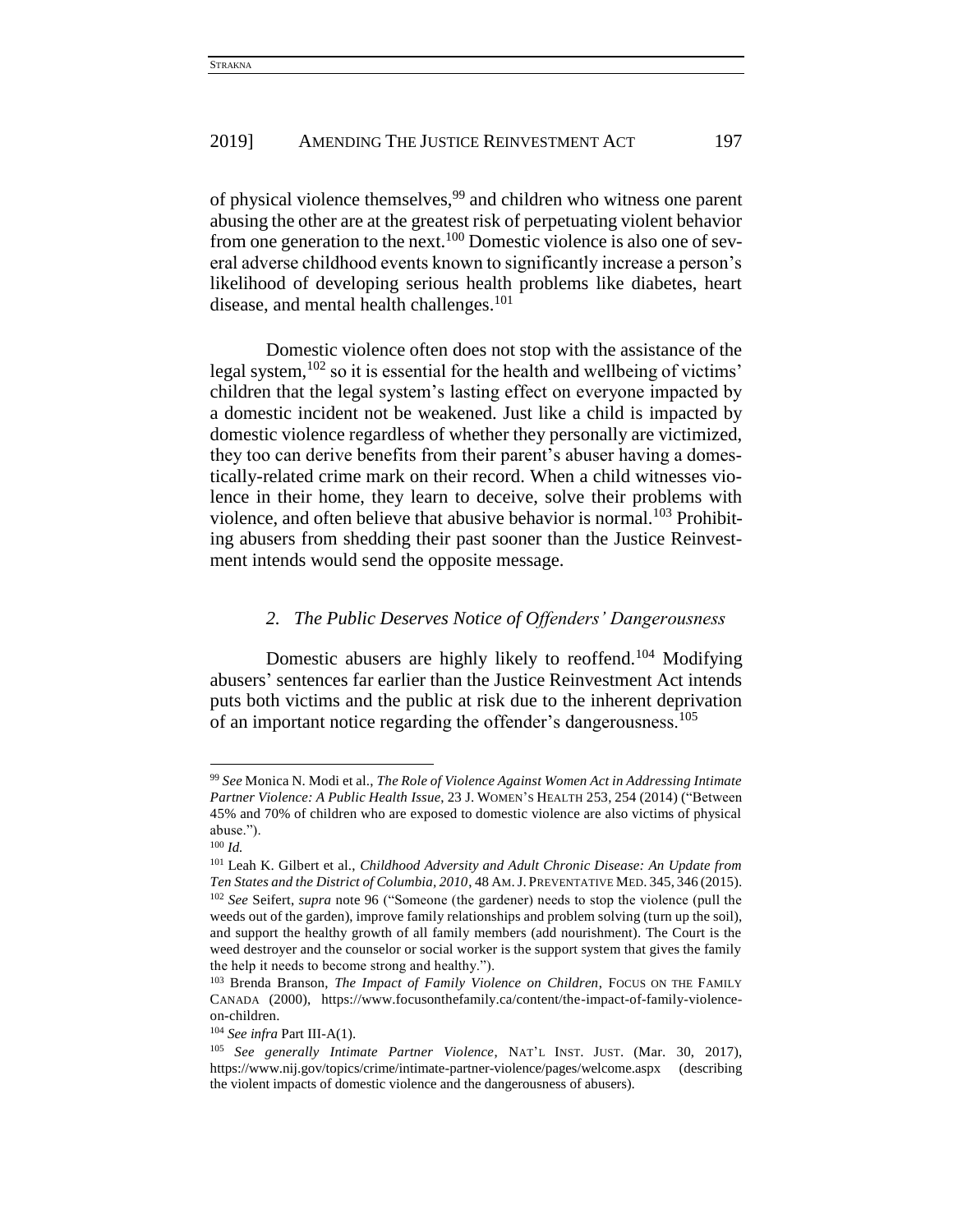When the "domestically-related" crime label is given to an offender, the public is served with an important notice: that the person whose record they are examining has abused a partner in the past.<sup>106</sup> Without that label, the public may not become aware of what the person has done. In Maryland, the only assaults that are considered violent crimes are those charged as first-degree assaults.<sup>107</sup> This means that most domestic violence situations are not being treated as violent crimes.<sup>108</sup> Domestic abuse is undoubtedly a violent crime;<sup>109</sup> it is exceedingly important that the public be aware the person they are dealing with has a history of violence so that they can take precautions and enact safeguards to protect themselves.

# *C. Amending the Justice Reinvestment Act is the Best Way to Ensure the Proposed Interpretation Persists*

The most appropriate way to ensure that the Justice Reinvestment Act is not interpreted in the future as allowing abusers to seek (and inadvertently receive) early expungement would likely be to amend the Act. A provision should be added making it clear that abusers cannot petition the courts for a modification of their sentence in domesticallyrelated cases to probation before judgement if doing so would allow the defendant to circumvent the Act's fifteen year waiting period prior to expungement of such crimes.

Adding this new provision seems to be the best option for closing the Act's loophole. It would be the most direct way of perpetuating the proposed interpretation and would be consistent with how the Justice Reinvestment Act's drafters envisioned the first few years after the Act's enactment going. $110$ 

Specifically, adding a provision to the Justice Reinvestment Act which codifies the prohibition on modifying domestically-related

<sup>106</sup> *See supra* Part III-B(2).

<sup>107</sup> *See* MD. CODE ANN., CRIM. LAW § 14-101 (2018).

<sup>&</sup>lt;sup>108</sup> Second-degree assault is the most commonly charged crime in domestic violence situations. *See* MD. NETWORK AGAINST DOMESTIC VIOLENCE, DOMESTIC VIOLENCE LEGISLATION PASSED IN MARYLAND 1980-2017 1 (2017), https://mnadv.org/\_mnadvWeb/wp-content/uploads/2017/06/LEGISHISTORY80-17.pdf (noting second degree assault is the "most common domestic violence crime"); UNIFORM CRIME REPORT, *supra* note 3, at 53.

<sup>109</sup> *See Intimate Partner Violence*, *supra* note 105.

<sup>110</sup> *See* Part II-C.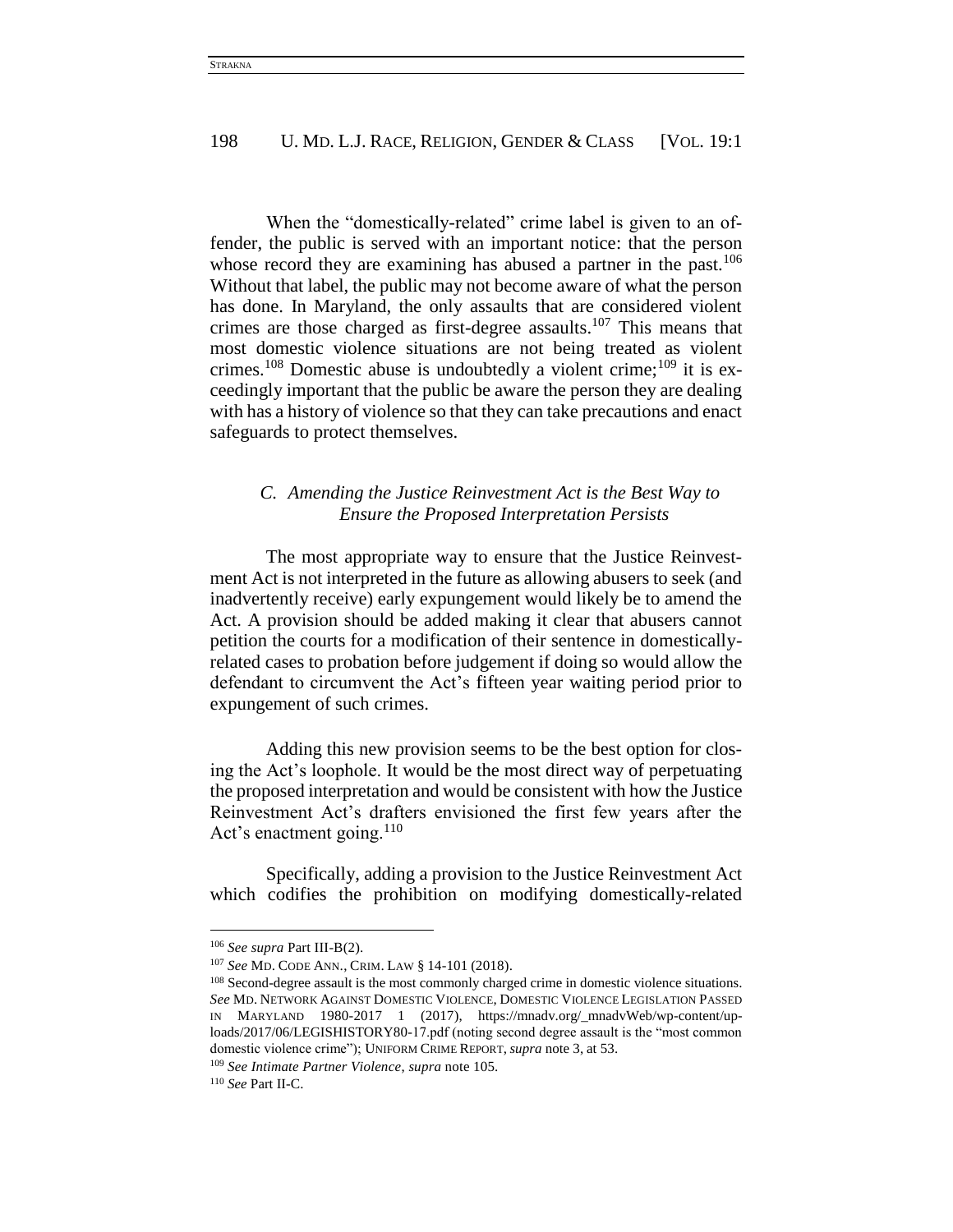sentences prior to the expiration of the Act's fifteen-year waiting period for expungement would be the most direct and efficient way of ensuring the prohibition continues. Another feasible alternative would be to eventually establish judicial precedent, but this option is less favorable. The judicial precedent route would be purely reactionary; this route would require Maryland legislators to not address a known problem with the Act until something happens rather than fixing the problem as soon as possible.

The drafters of the Justice Reinvestment Act were well aware that they were not putting forth a finished, perfect product.<sup>111</sup> During a Senate Judicial Proceedings Committee hearing discussing the possibility of passing the Act, Senate President Thomas "Mike" Miller, a member of the Justice Reinvestment Advisory Board, acknowledged that multiple judges had reached out to the Board with concerns about various parts of the Act.<sup>112</sup> He also assured the committee, however, that all of the judges' concerns could be addressed by amending the Act.<sup>113</sup> This demonstrates that amending the Act is appropriate because it was the legislature's intention;  $114$  the originally enacted Act appears to have been a first attempt framework at criminal justice reform to get the state started, with fine-tuning expected to eventually occur. This proposed amendment is an example of that fine-tuning.

Alternatively, modifying the Maryland Criminal Code may be helpful. Currently, offenses marked as domestically-related are ineligible for shielding.<sup>115</sup> Modifying the Maryland Criminal Code to allow shielding of domestically-related crimes after the defendant completes their sentence but before the Justice Reinvestment Act allows for expungement would represent a significant balance between the purposes of the Justice Reinvestment Act and the domestically-related crimes statute. One of the stated purposes of the Justice Reinvestment Act is to make it easier for offenders to eventually move on from their past without it affecting their ability to do things like go to school or get a job.<sup>116</sup>

 $\overline{a}$ 

<sup>111</sup> *Hearing on S. 1005 Before the Senate Committee on Judicial Proceedings*, *supra* note 52. <sup>112</sup> *Id.*

<sup>113</sup> *Id.*

<sup>114</sup> *See id.*

<sup>115</sup> CRIM. PROC. § 10-302(a). Shielding is the process of asking the Maryland courts to remove a conviction or judgment from public view while still allowing it to be visible to law enforcement and other authorized individuals. § 10-302(b).

<sup>116</sup> *See* Michael Dresser, *Hogan Signs Bill to Overhaul Maryland Criminal Justice System*, BALT. SUN (May 19, 2016, 7:09 PM), http://www.baltimoresun.com/news/maryland/politics/bs-md-justice-reinvestment-20160518-story.html.